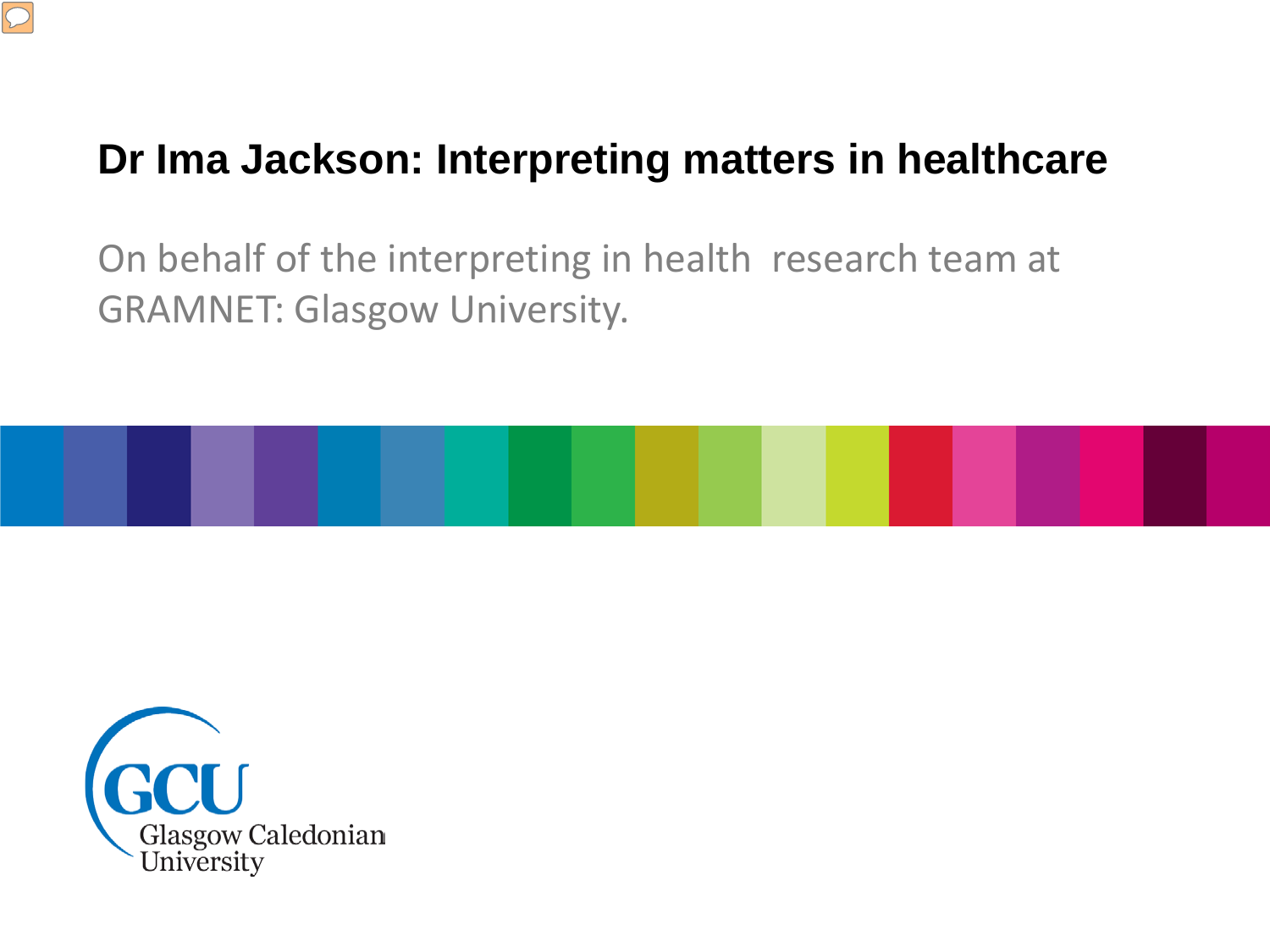#### **Outline of this session**

•The migration context Scotland • Why we did the research • Our approach to data gathering •Using film to re-present results •Project impact •Project demonstration.

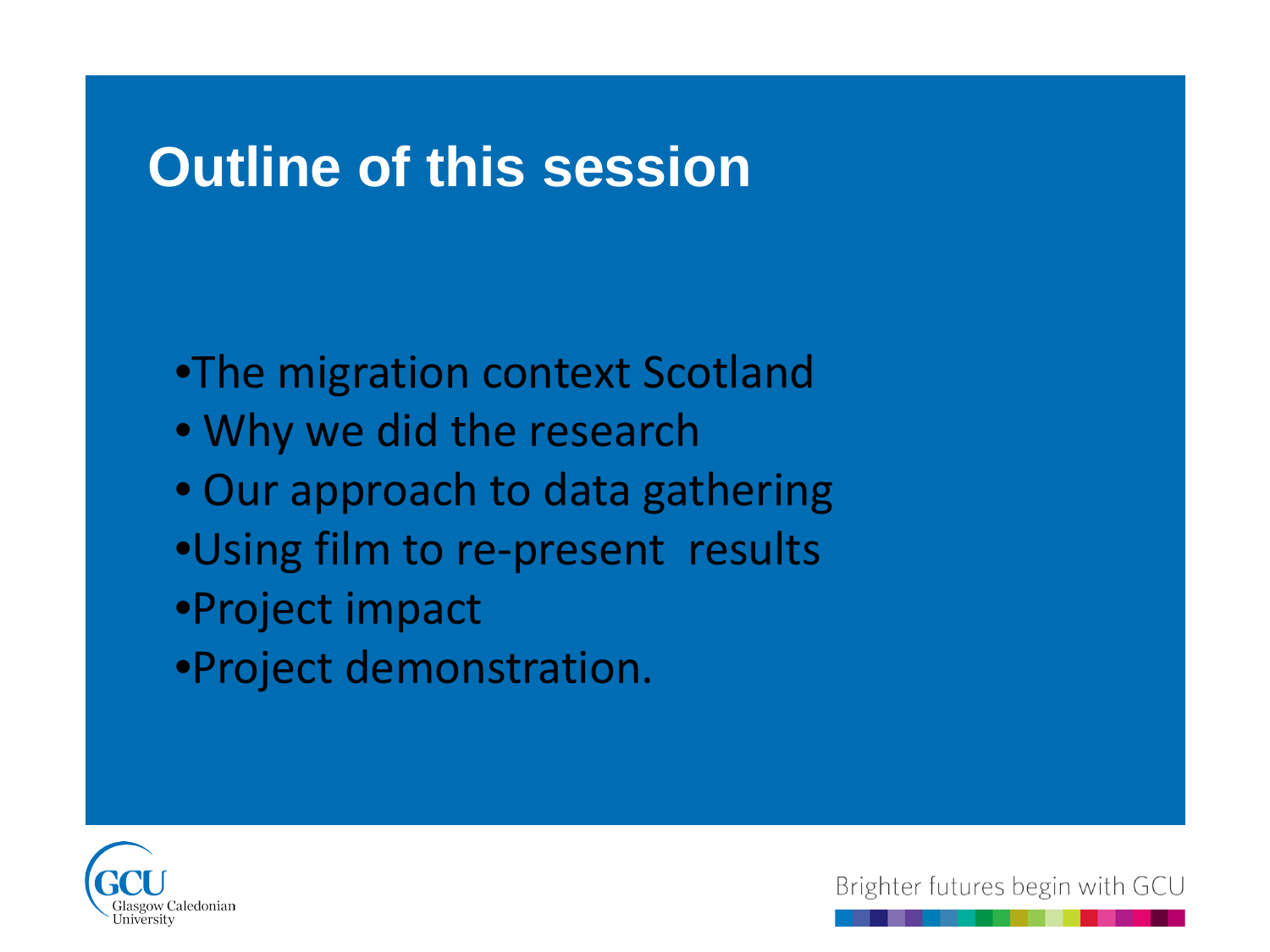#### University of Glasgow

#### Glasgow Caledonian **University**

Tanveer Parnez, Black Ethnic Minority Infrastructure Scotland (BEMIS).





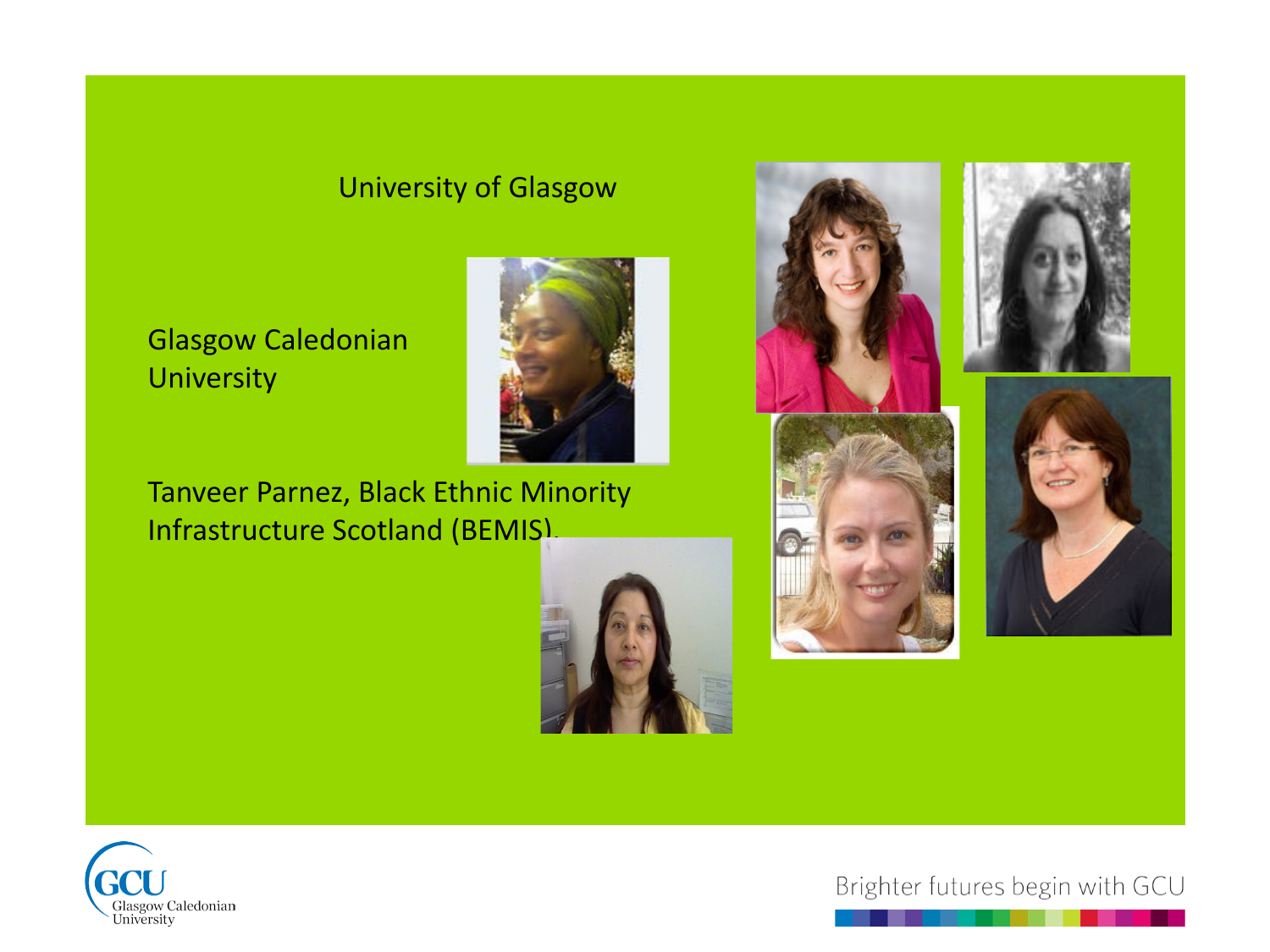**Sorts of migration**

•Student migration

•Temporary and long-term labour migration

•Family-related migration

•Refugee and asylum migration

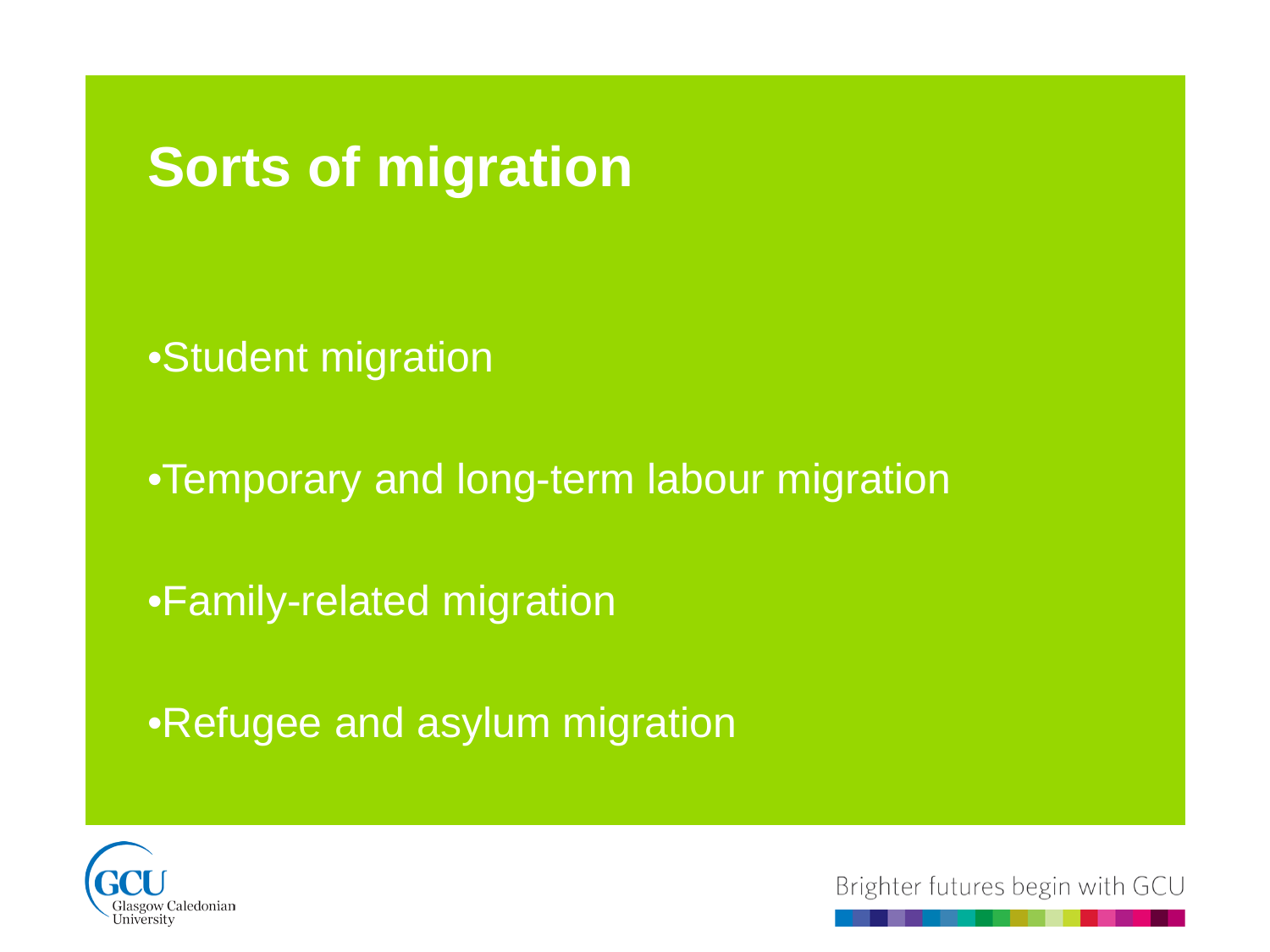



 $\boxed{\bigcirc}$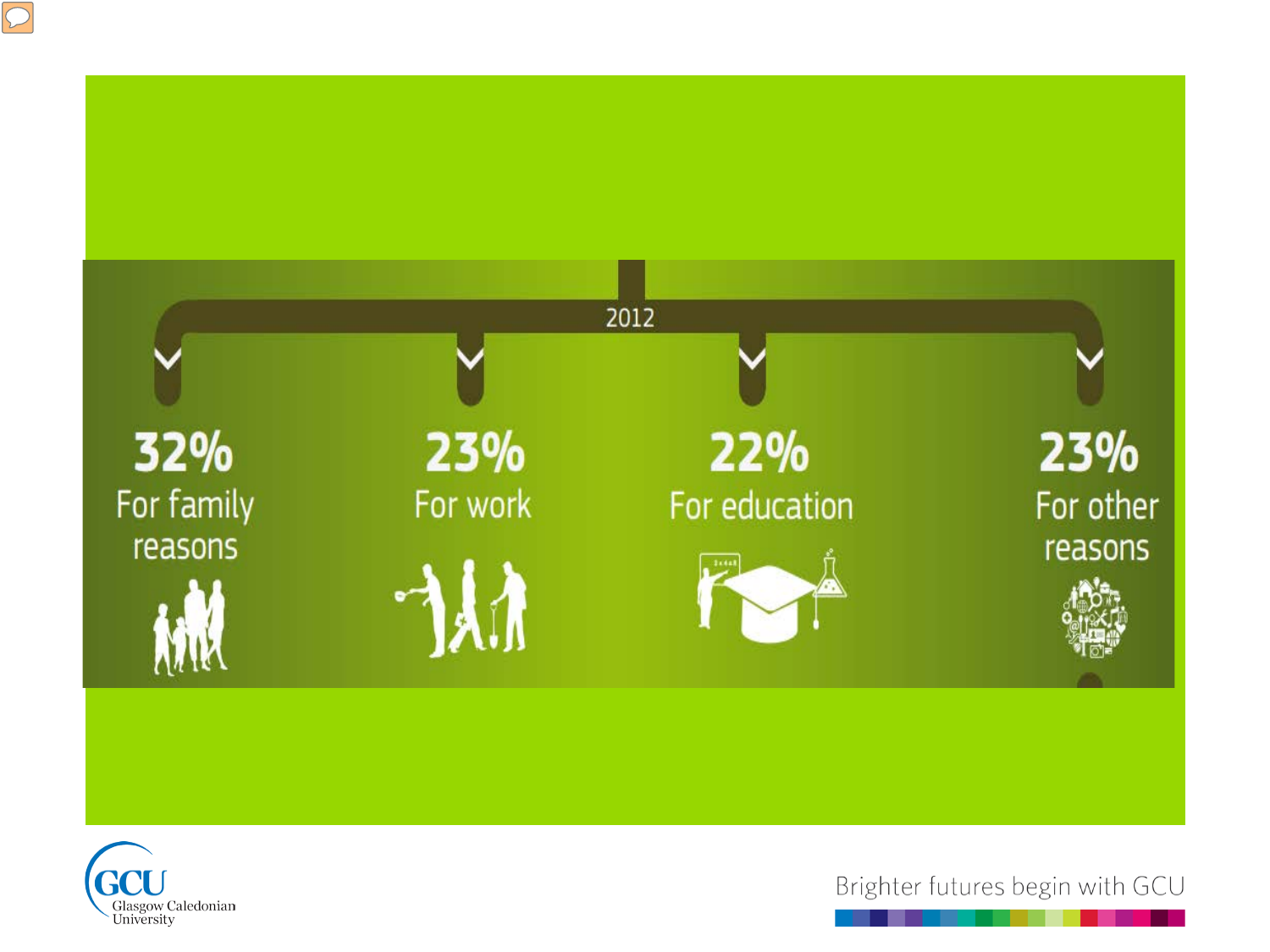



 $\boxed{\bigcirc}$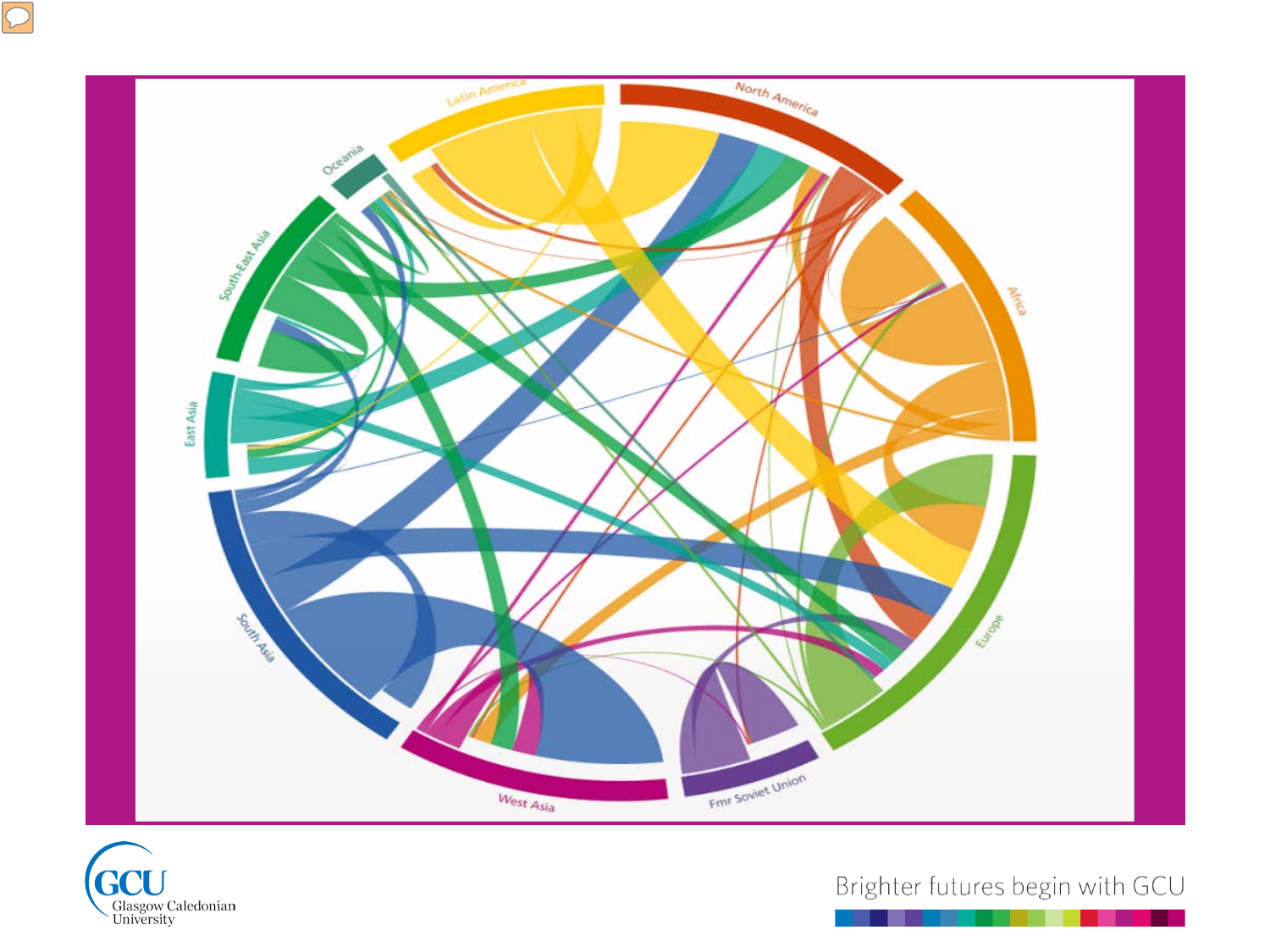



Glasgow Caledonian University

**Europe**  Population Flows  $2005 - 2010.$ 

20.4 million (4.1%) citizens from outwith EU-27.

13.7 million internal migrants.

160-180 languages.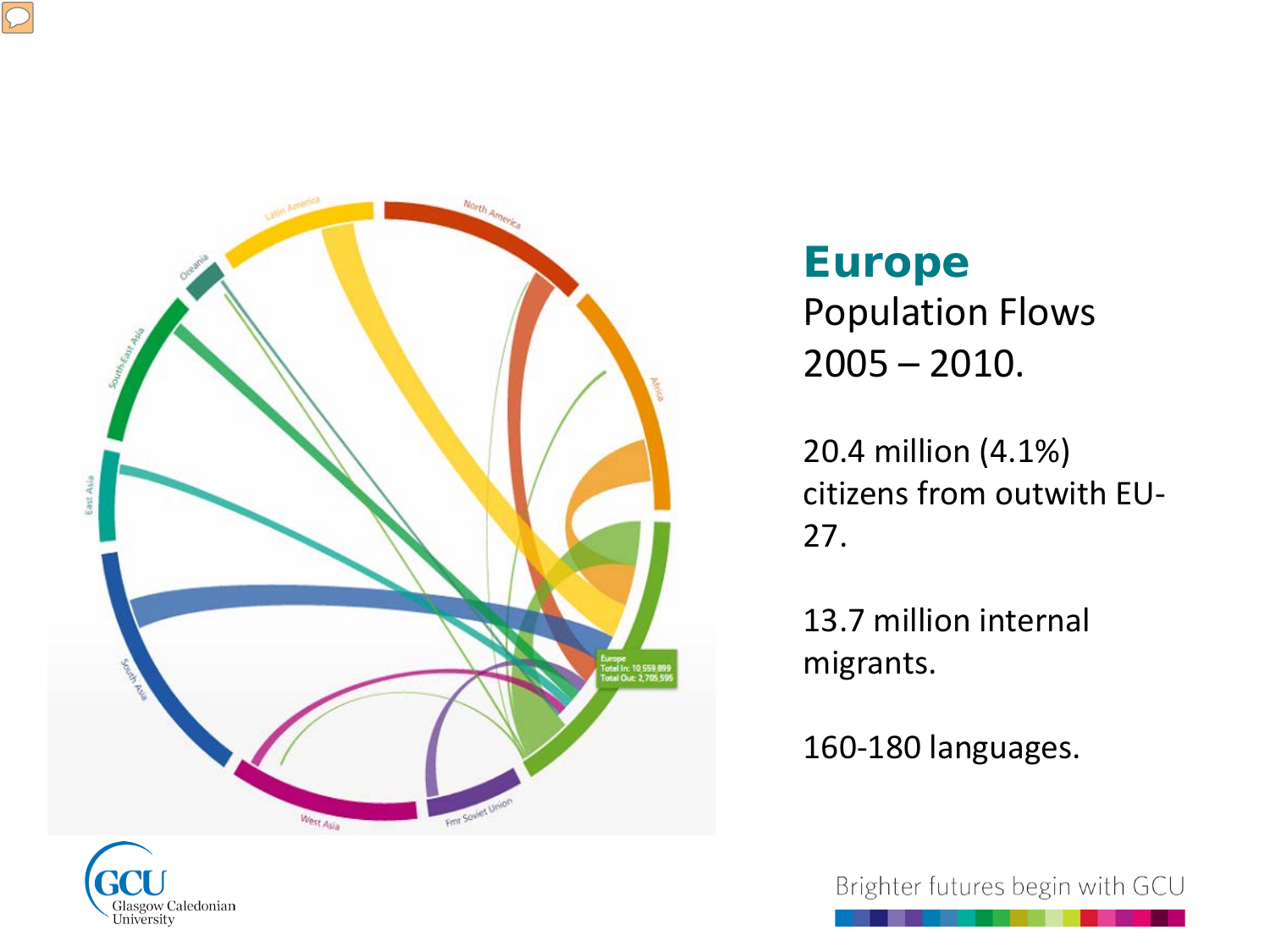## European comparisons: Proportion of foreign born population



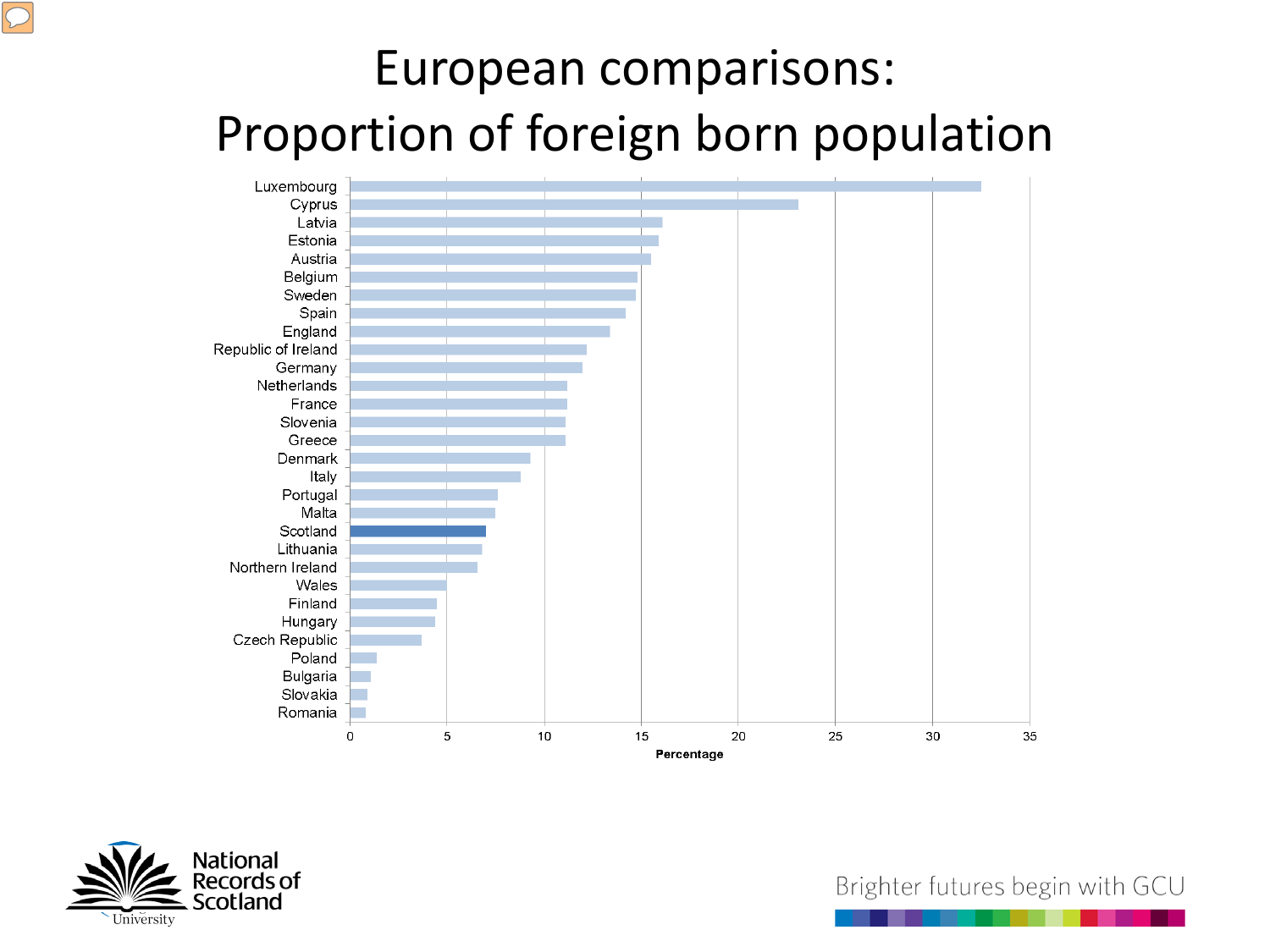# Growing ethnic diversity



National ecords of cotland University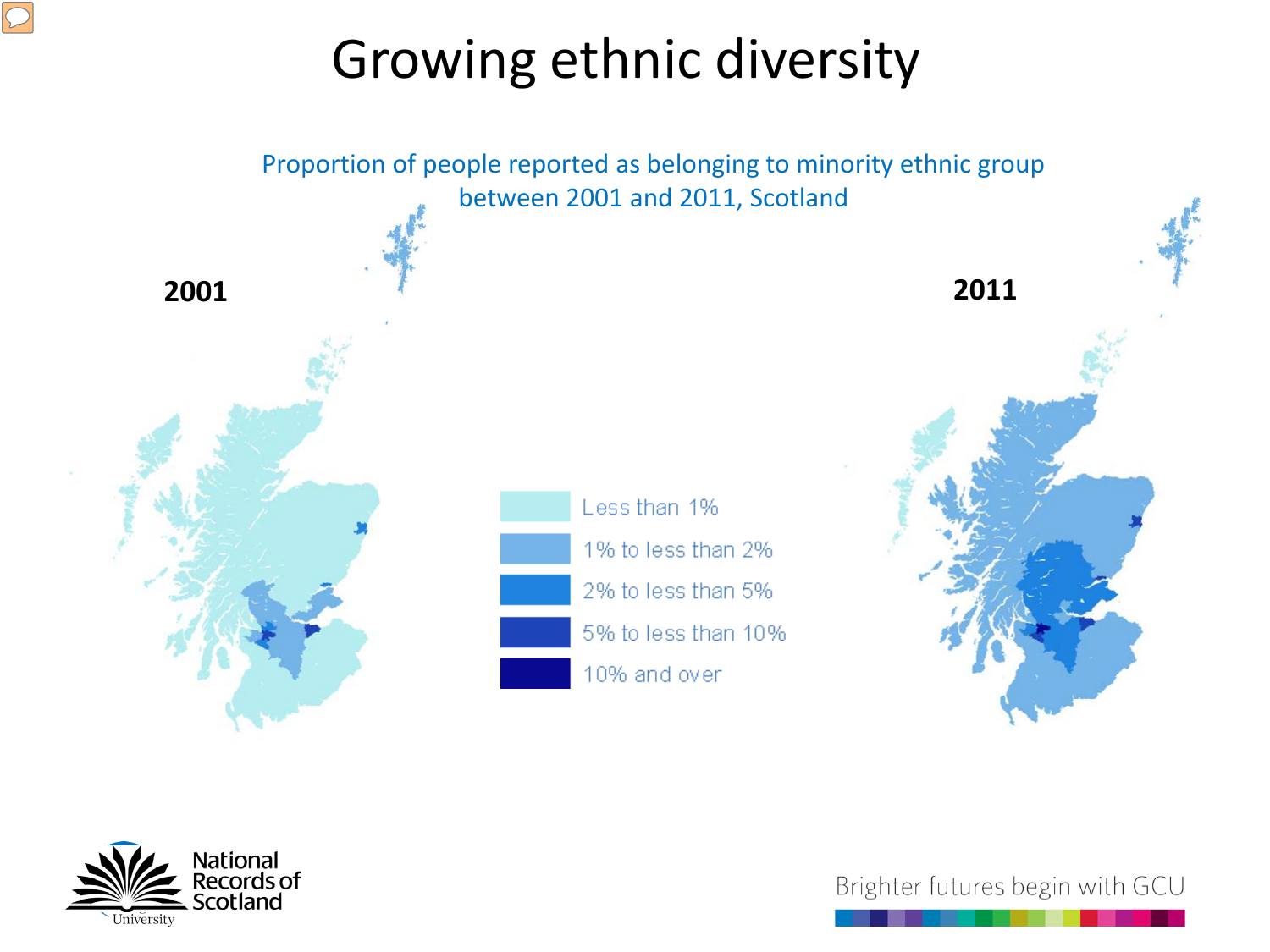#### Countries of birth outside of the UK



![](_page_9_Picture_2.jpeg)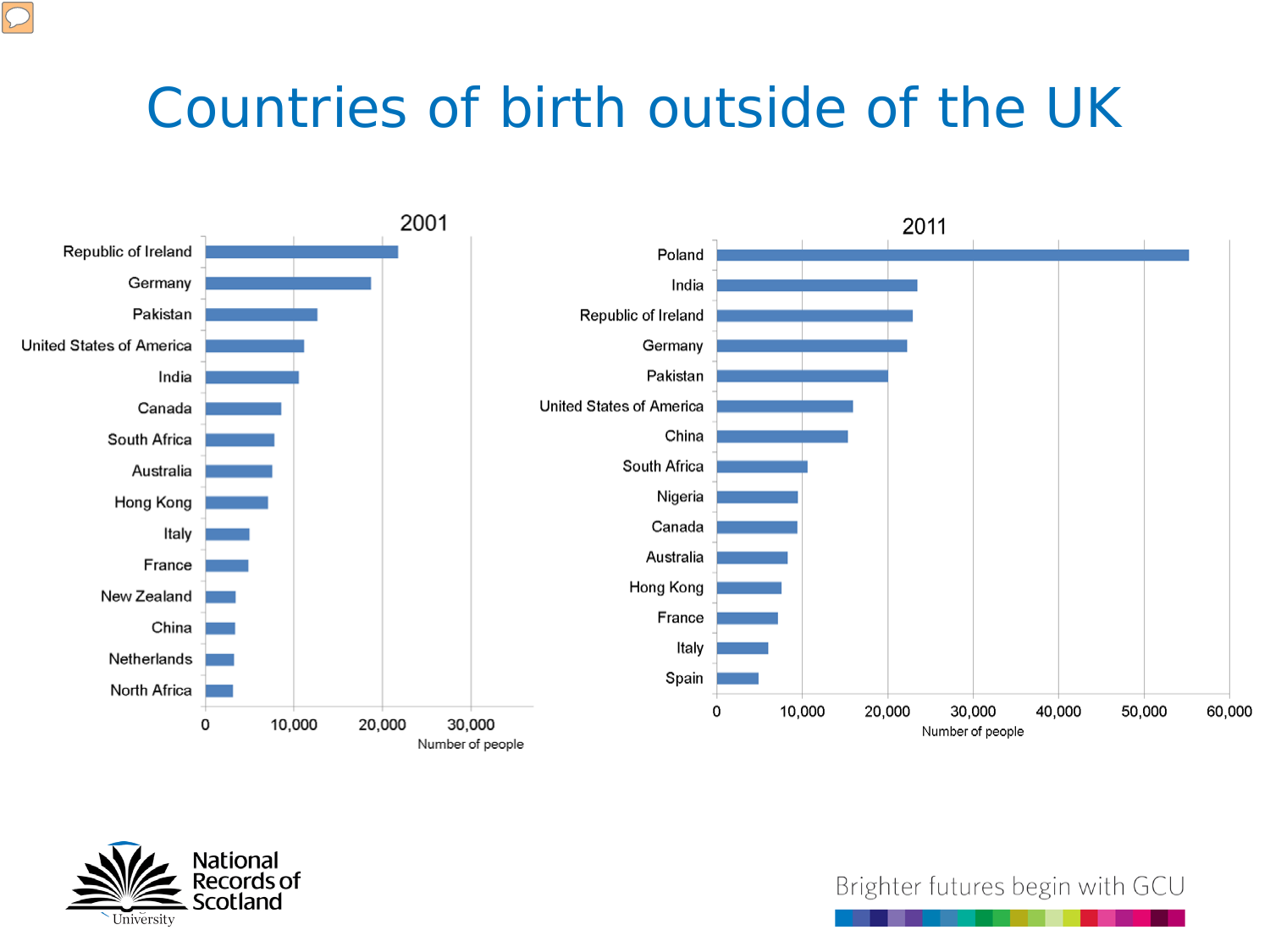#### **Consequences of linguistic diversity in Scotland and Europe**

Language identified as a key barrier to access and delivery of effective health

Interpreting services availability and use varies

Still much use of informal interpreters.

Policy recognition of language and cultural competence limited

![](_page_10_Picture_5.jpeg)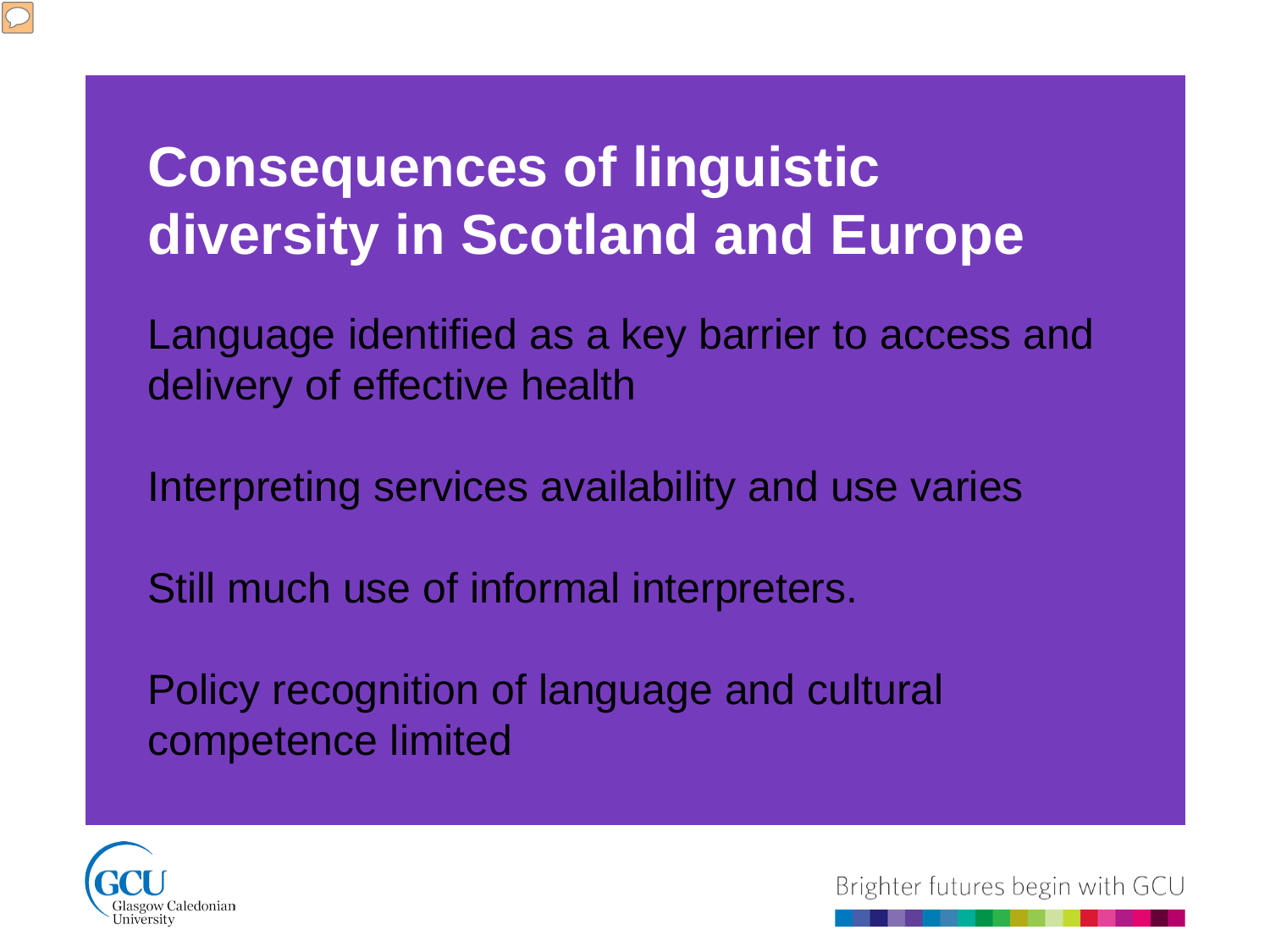#### **How does it impact on health**

- Reduced visits to health care providers
- Longer consultations required
- Perceived cost implications
- Poorer mutual understanding; increased noncompliance
- Fewer referrals, especially for psychological services

![](_page_11_Picture_6.jpeg)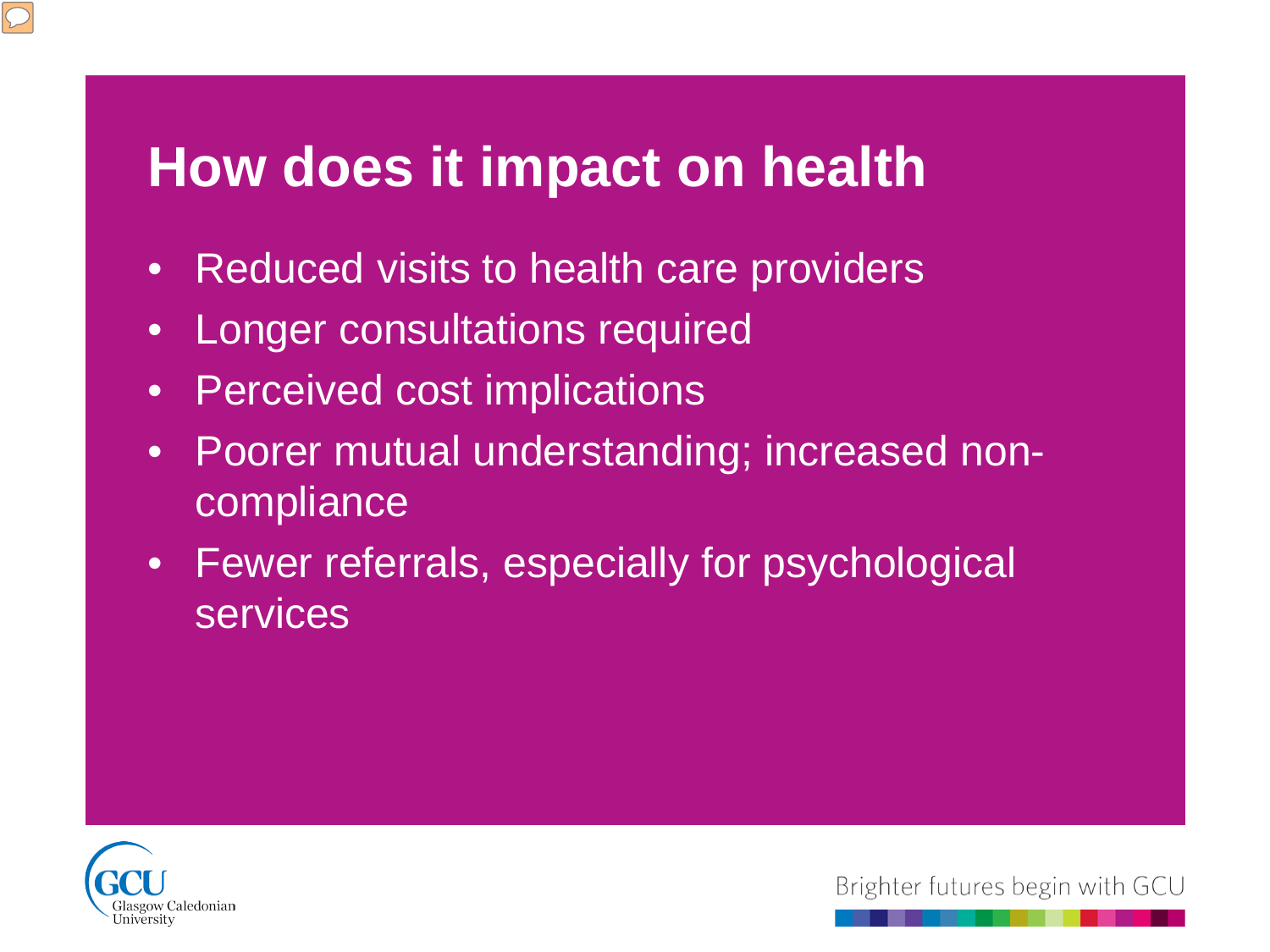## *The Project: Ethical Interpreting In Healthcare Settings*

Aim: to use drama, role play and film making as a device to "interpret" and "translate" data analysis into a research-based tool for effective interpreting in intercultural healthcare settings.

![](_page_12_Picture_2.jpeg)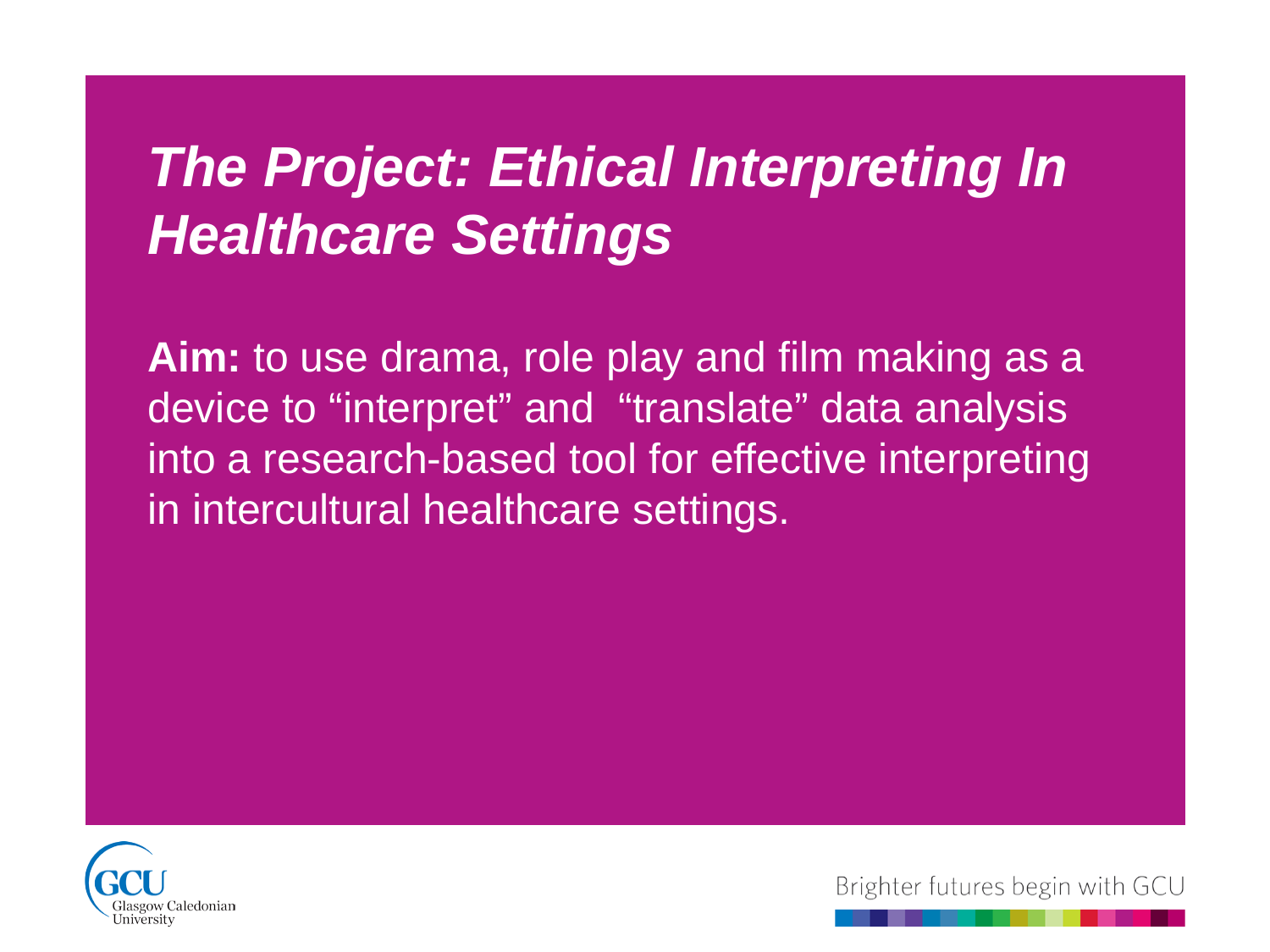![](_page_13_Figure_0.jpeg)

![](_page_13_Picture_1.jpeg)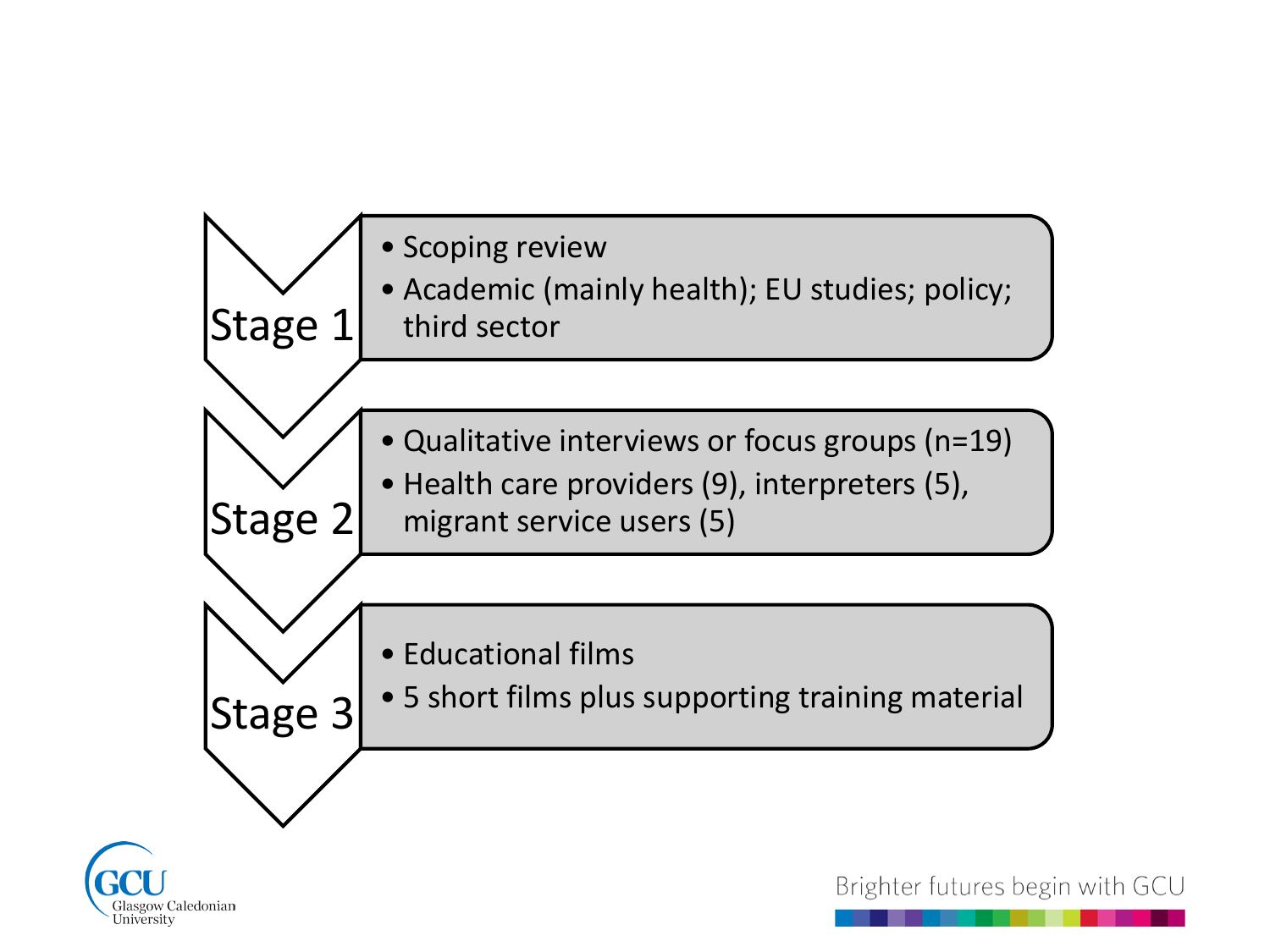#### **What we did…**

Involved health professionals, interpreters, asylum seekers, refugees and migrants.

- Analysed the data and used the results to develop scenarios.
- Focused on experiential learning.
- Worked with a Freirean based drama film company.
- Produced five filmed shorts
- Produced related educational material.

![](_page_14_Picture_7.jpeg)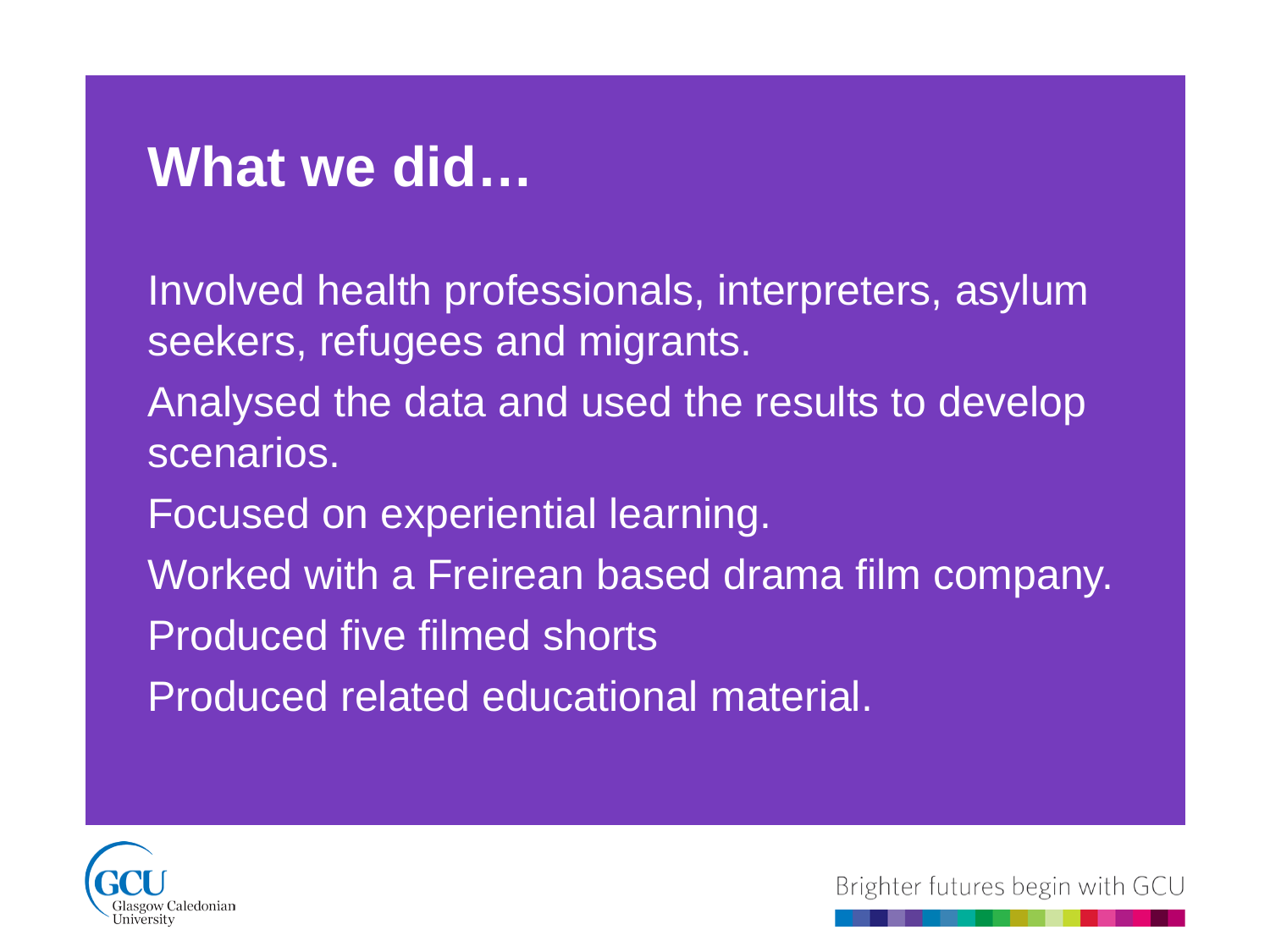#### **Ethical interpreting**

•Takes account of all perspectives.

- •Acknowledges the migration journey
- •Acknowledge changing dynamics in community and home settings.
- •Acknowledges the conflicts that interpreters experience.
- •Pays attention to non-language issues.
- •Allows participants to learn from each other and from experience.

![](_page_15_Picture_7.jpeg)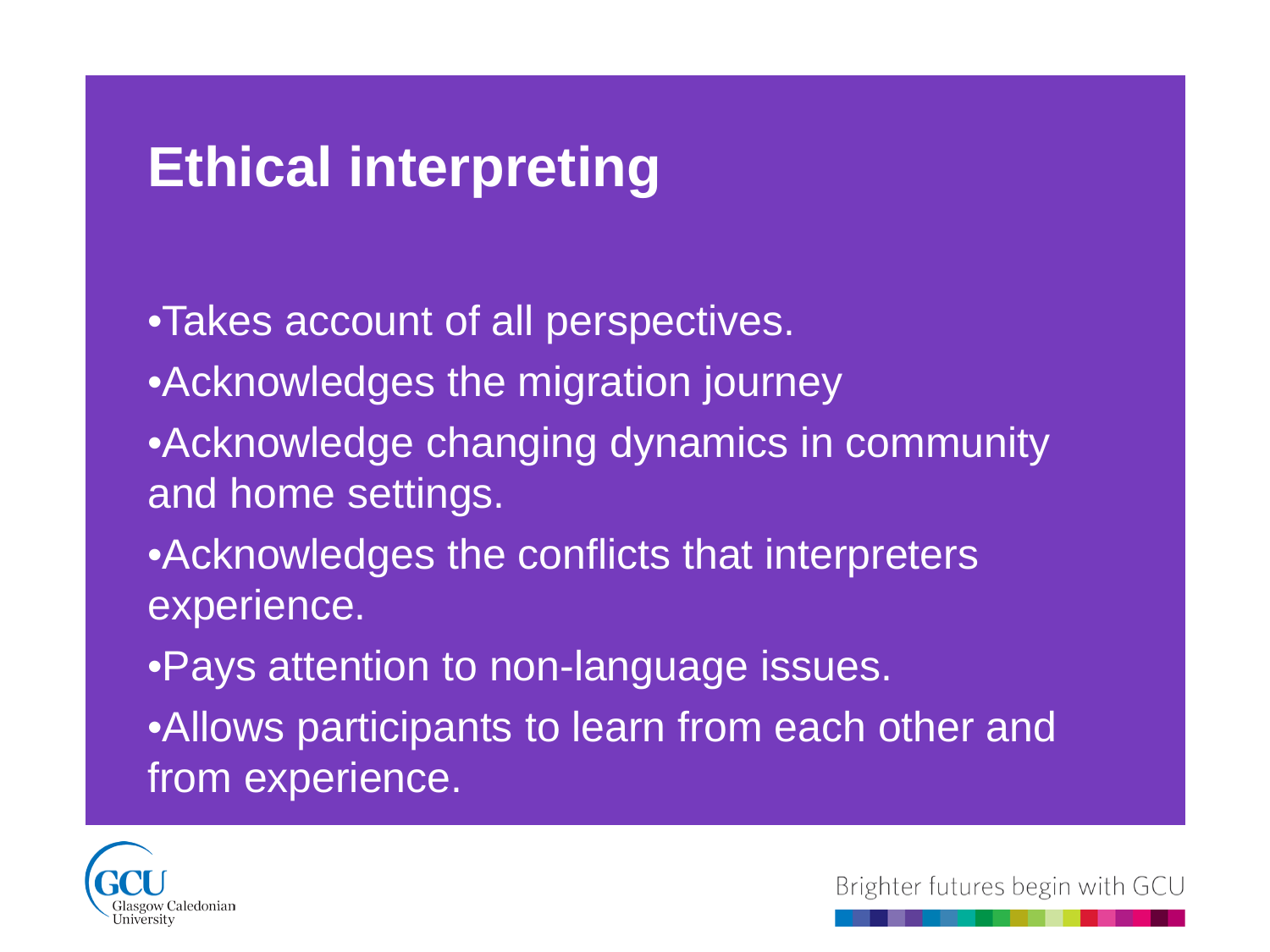![](_page_16_Picture_0.jpeg)

University Glasgow Refugee, Asylum<br>of Glasgow and Migration Network

![](_page_16_Picture_2.jpeg)

![](_page_16_Picture_3.jpeg)

![](_page_16_Picture_4.jpeg)

![](_page_16_Picture_5.jpeg)

![](_page_16_Picture_6.jpeg)

**Scottish Funding Council** Promoting further and higher education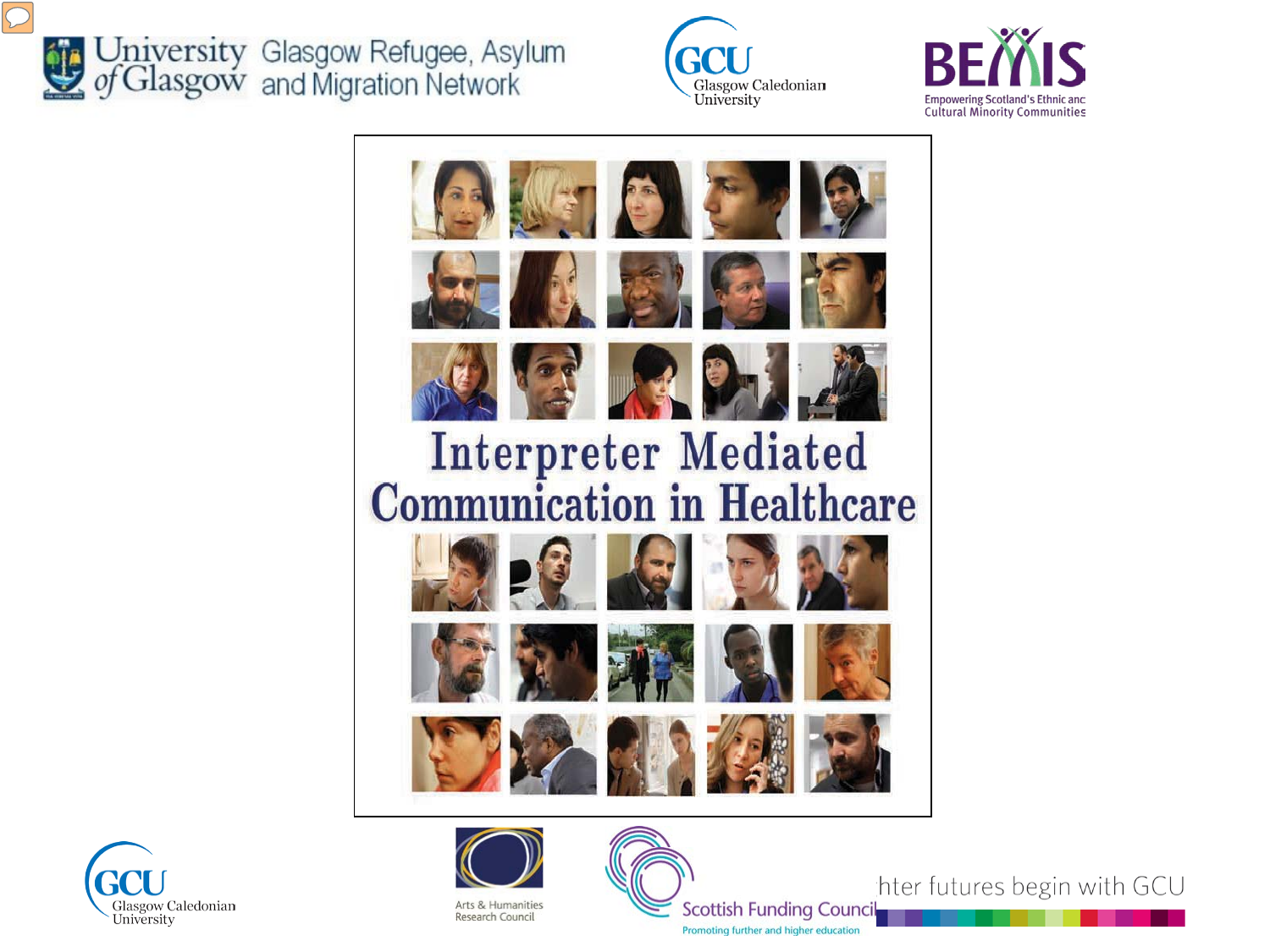## **This small project has really travelled…**

Its freely available on line . Multiple academic presentations. British Council dissemination. Third sector organisation educational such as Victims of torture, Medicin sans frontier. NHS Greater Glasgow & Clyde. Herriot Watt interpreter education UNITE the Union Webinair GCU…

![](_page_17_Picture_2.jpeg)